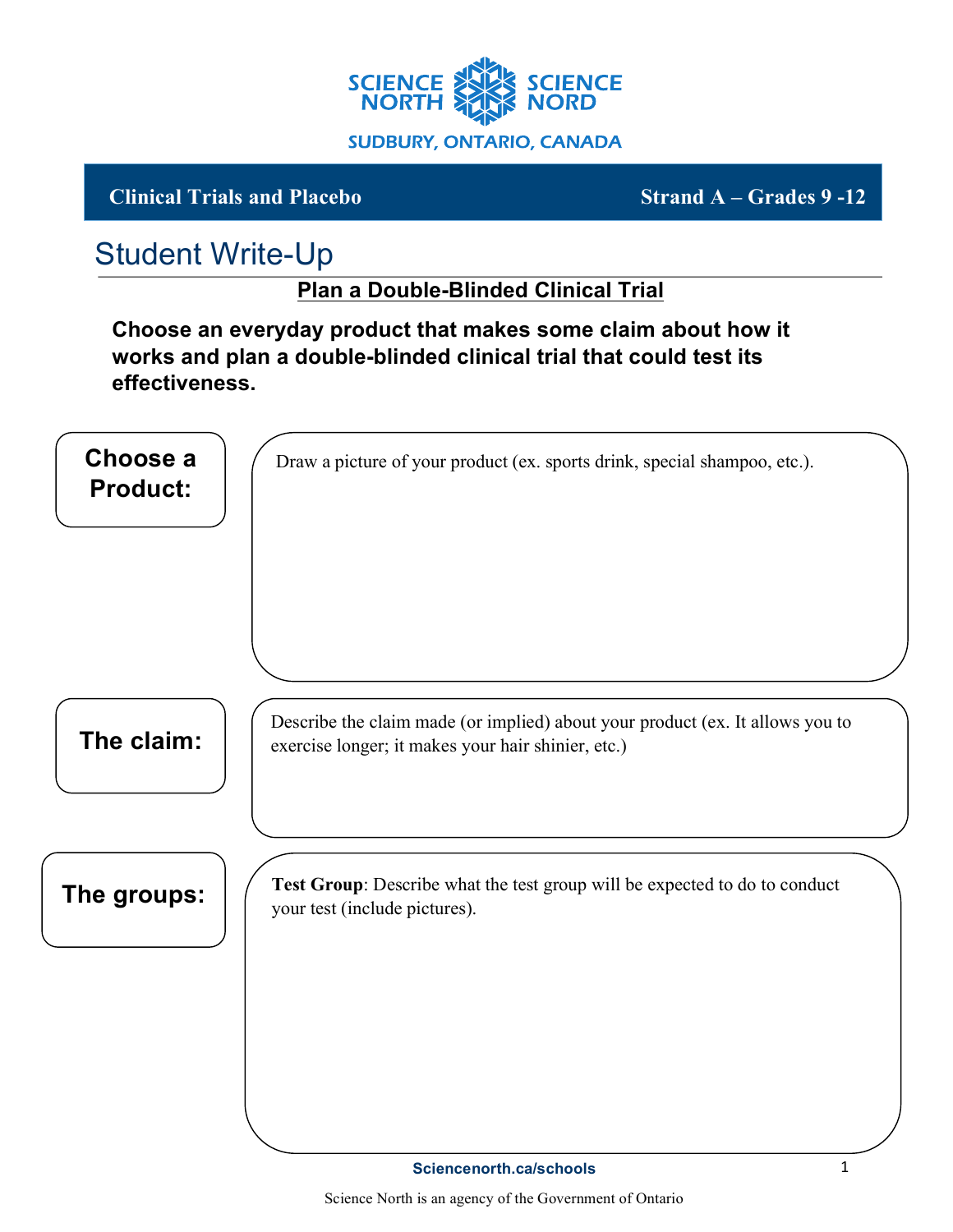**Control Group**: Describe what the control group will be expected to do to conduct your test (include pictures).

How will you keep your participants (Test Group and Control Group) from knowing which group they are in?